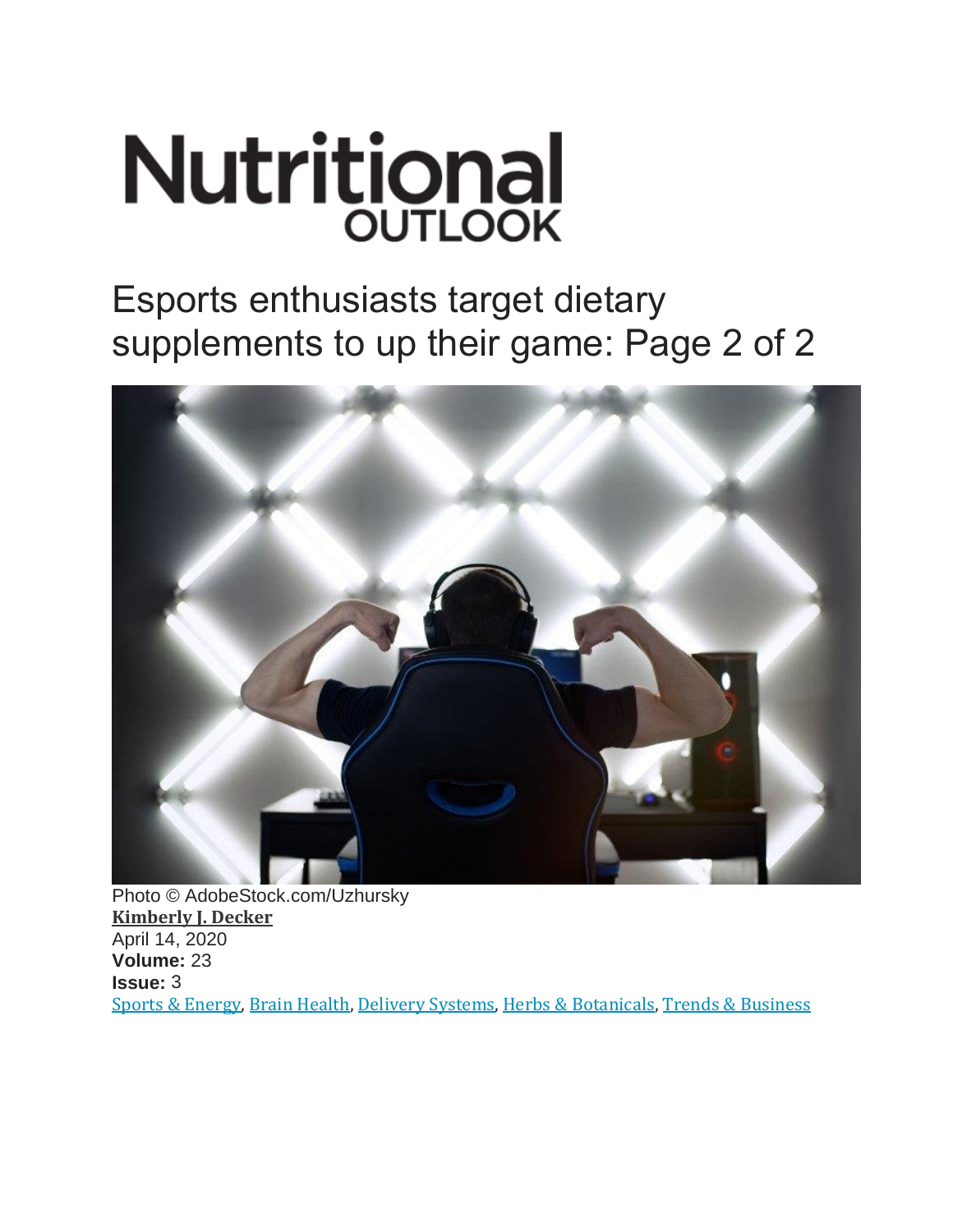Notes Kemin's Snyder, spearmint *(Mentha spicata* L.) extract "supports physical and cognitive performance related to multitasking, as well as focus and choice reaction performance."

A randomized clinical trial involving Kemin's Neumentix spearmint extract found that young, healthy, active male and female subjects receiving 900 mg of the extract daily performed significantly better on a focus task compared to the placebo group.<sup>11</sup> "In fact," adds Brenda Fonseca, MA, senior global technical service manager at Kemin, "individuals taking Neumentix showed an 11% increase in sustained attention from baseline."

Brewster of Ingredients by Nature mentions that sage *(Salvia officinalis)* "has been used for hundreds of years in health applications, and has recently been growing in popularity for its cognitive-health applications. The compounds in sage help provide better mental clarity and cognitive energy, and support improved memory."<sup>12</sup>

Citrus flavonoids like hesperidin and eriocitrin also seem to improve energy, focus, and cognitive-processing speed, he says. Powerful antioxidants, they help manage oxidative stress and depress free-radical levels in the brain, helping neurons "communicate optimally for a more competitive edge."13Additionally, eriocitrin and other lemon flavonoids seem to significantly help manage blood glucose levels. "Keeping blood sugar in balance ensures that gamers avoid sugar crashes while maintaining optimal attention, focus, and energy," Brewster says.<sup>14</sup>

## **Ahead of the Game**

"One trend we're seeing is that gamers are taking pre-workout supplements before a game for a boost of energy and focus," notes Aimee Masterson, marketing director, Nutrition 21 (Morristown, NJ).

A recent double-blind, placebo-controlled study<sup>15</sup> involving her company's nooLVL—an inositol-enhanced arginine silicate—found that in a population of avid gamers (all subjects played video games at least five hours per week for at least six months prior to the study) found that the supplement significantly improved visual attention, motor speed, and reaction time after 60 minutes of play relative to baseline, while also yielding 66% fewer errors compared to placebo.

"Another unique advantage for gamers is that the bonded arginine silicate in nooLVL—a non-stimulant—safely increased perceived energy in gamers without negatively affecting their heart rate or blood pressure after a single dose and within 15 minutes of ingestion," Masterson adds. Given the study's success, she says, the company plans to fund further study on the ingredient and its benefit to gamers.

Finally, Kyowa Hakko's Lovett calls attention to clinical evidence showing that her company's Cognizin brand of citicoline supports focus, attention, mental energy, and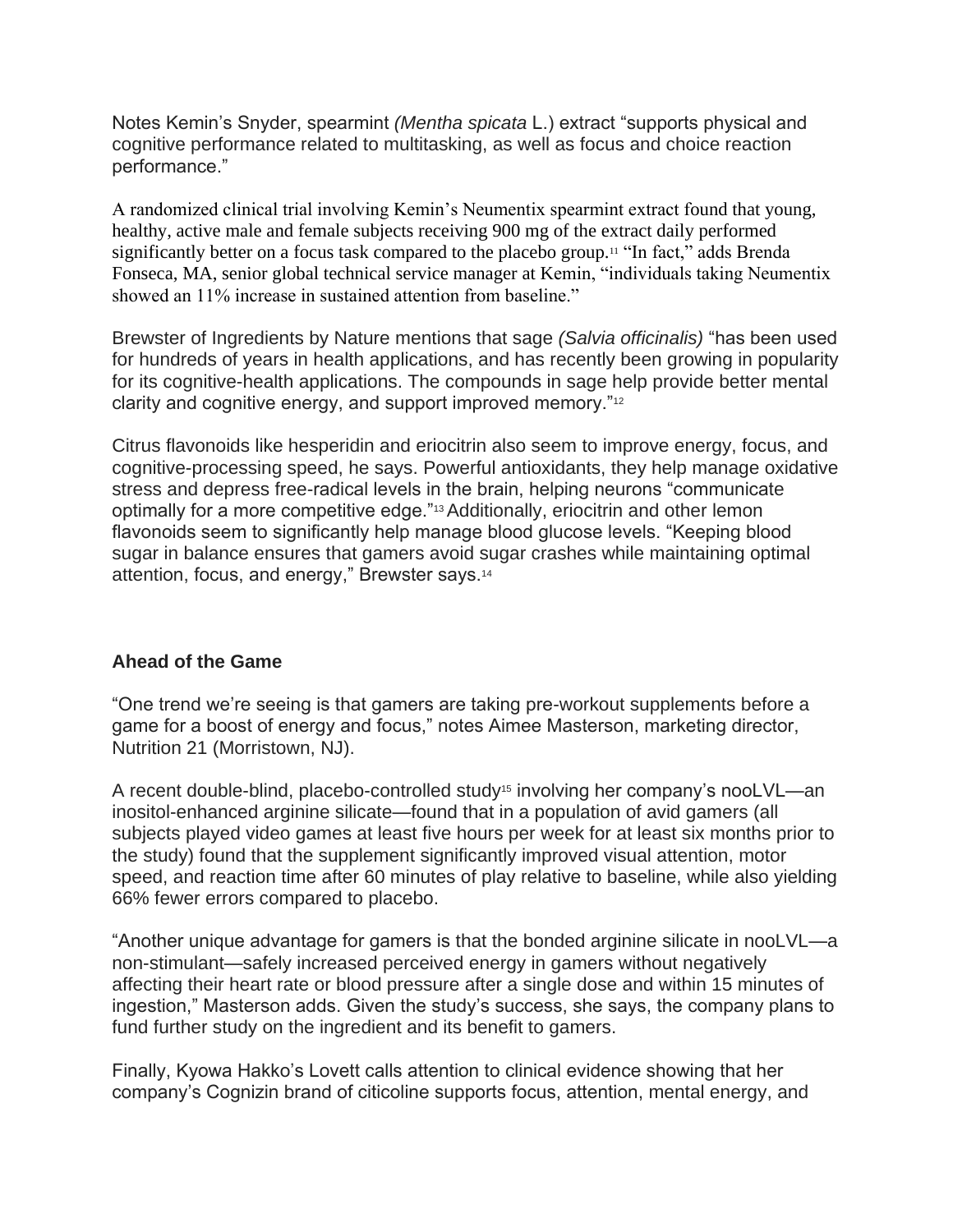memory. A 2015 study published in the *Journal of Attention Disorders* found that of 75 healthy male adolescents receiving a placebo, 250 mg of the compound, or 500 mg daily for 28 days, the two treatment groups showed statistically significant increases in motor speed and improved attention compared to the placebo, she says.

### **Seeing the Light**

Given gamers' exposure to damaging blue light, another key focus for Esports formulations is vision support. And here, all eyes are on lutein.

Snyder credits Kemin's branded lutein ingredient FloraGLO for improving visual processing speeds, promoting sharper vision, and absorbing excess blue light from digital devices.

Studies show that when healthy individuals supplement with 10 mg of the ingredient, their ability to recover from glare and see contrasts, as well as the rapidity with which they recover from bright light, improve<sup>16-19</sup>— "demonstrating an overall improvement in visual performance," Fonseca adds.

The LAMA (Lutein, Vision, and Mental Acuity) study series involving OmniActive Health Technologies' (Morristown, NJ) own Lutemax 2020 marigold extract has contributed more data on the important role of lutein in these areas. One of the studies<sup>20</sup> in this series found that OmniActive's Lutemax 2020 supplement significantly increased photo stress recovery and disability glare performance.

Ashland's Weber suggests that gamers may want to consider eye-health options that include lutein as well as bilberries. Her company's Bil-Max bilberry extract and GPM lutein "would be excellent ingredients to incorporate into an eye-health supplement or ingestible," she says.

And don't forget the skin! Neil Astles, global marketing manager for Vincience Biofunctionals at Ashland, notes that his company markets non-ingestible, topical personal-care ingredients that "energize the skin," he says: Suprastim biofunctional, which helps repair signs of skin fatigue; Blumilight biofunctional, which protects skin from blue light's effects; and Chronogen YST biofunctional, to stimulate skin lacking sleep and sun exposure.

#### **Special Delivery**

How brands deliver these ingredients is as important as the formulations themselves, and, as Lovett observes, "Gamers will want high-quality ingredients that get them to their peak, but they'll also want unique delivery forms—maybe a snackable gummy or small shot."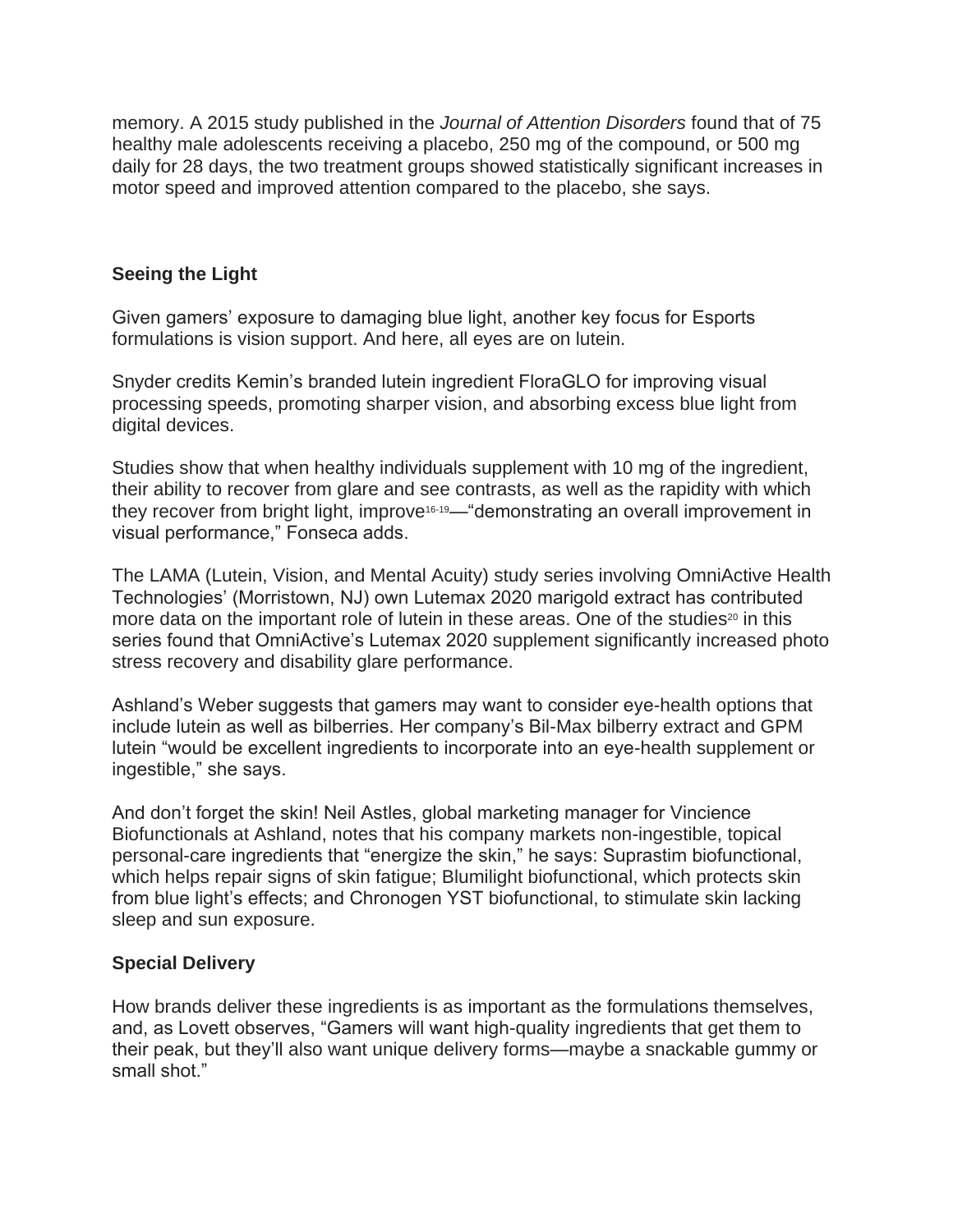Brewster wagers that pills, powders, beverages, bars—even meal replacements—will also "take the lead," with the common denominator among them their convenience.

And while "the days of Red Bull aren't quite over," he continues, "gamers are realizing that sugar-filled drinks don't provide the longer-term edge they want. As such, they're turning to sugar-free alternatives for energy, including energy drinks that provide other vitamins and minerals." Even caffeine is falling in favor of what he calls "natural nootropics" that supply energy and cognitive sharpness without caffeine's drawbacks.

Adds Weber, "Technologies for controlled, extended, or sustained nutrient release during or after play could be extremely beneficial to gamer athletes." Her company, Ashland, recently introduced a powdered beverage base, n-dur XR, that can release its payload over as many as six hours. "This could be very exciting in a sustained-energy drink, a post-play relaxation beverage, or even a joint-recovery beverage," she says.

Lovett will be paying attention. "I think it's interesting watching the Esports category evolve—not just with new technology, but into the wellness space, too," she says. "Not only does gaming attract traditional gamers and Esports players; it's also watched by millions all over the world, which is an important marketing outlet for finished products or new technology."

#### **References:**

- 1. The NPD Group. "According to The NPD Group, 73 Percent of U.S. Consumers Play Video Games." Published October 8, 2019.
- 2. Wijman T. "The Global Games Market Will Generate \$152.1 Billion in 2019 as the U.S. Overtakes China as the Biggest Market." *Newzoo.* Published June 18, 2019.
- 3. Superdata, a Nielsen Co. "2019 Year In Review: Digital Games and Interactive Media" report.
- 4. GlobalData. "Video Games–Thematic Research" report. Published April 2019.
- 5. Entertainment Software Association. "2019 Essential Facts about the Computer and Video Game Industry."
- 6. DiFrancisco-Donoghue J et al. "Managing the health of the Esport athlete: an integrated health management model." *BMJ Open Sport & Exercise Medicine,* vol. 5, no. 1. Published online January 10, 2019.
- 7. Kemin/DSM Attitude & Usage internal study
- 8. Rupp M. "Psychedelic Drugs and the Serotonergic System." *Sapiensoup Blog.* Published May 31, 2017.
- 9. Hall et al. "Pharmacology of *Bacopa monnieri* (Bacognize) at 5HT1a and 5HT2a receptors." American Society of Pharmacology poster presentation. Presented in 2005.
- 10.Scholey A et al. "A highly bioavailable curcumin extract improves neurocognitive function and mood in healthy older people: A 12-week randomised, double-blind, placebo-controlled trial (OR32-05-19)." *Current Developments in Nutrition,* vol. 3, supplement 1 (June 2019).